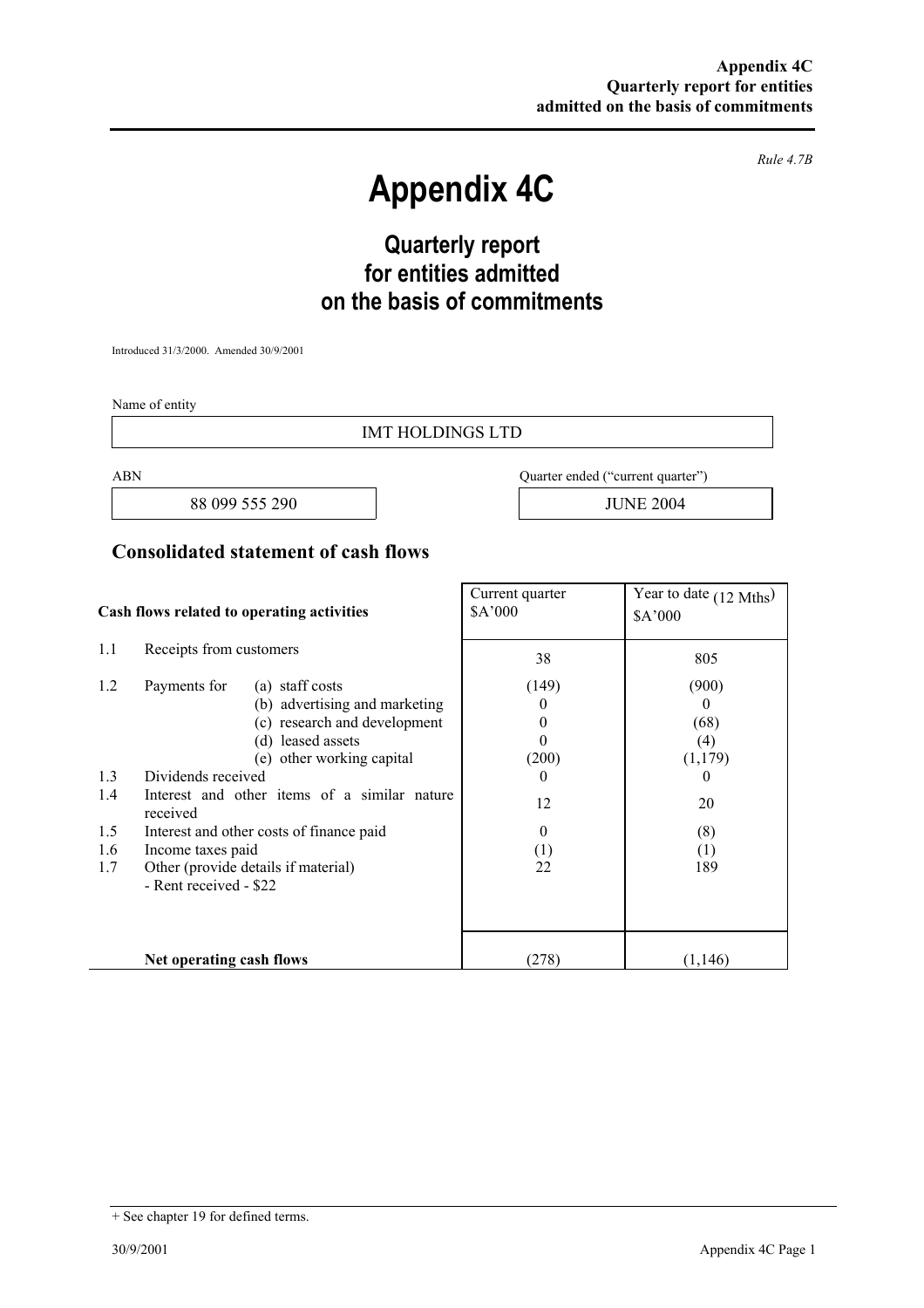|              |                                                                                     | Current quarter<br>\$A'000 | Year to date $(0.12 \text{ Mths})$<br>\$A'000 |
|--------------|-------------------------------------------------------------------------------------|----------------------------|-----------------------------------------------|
| 1.8          | Net operating cash flows (carried forward)                                          | (278)                      | (1,146)                                       |
| 1.9          | Cash flows related to investing activities<br>Payment for acquisition of:           |                            |                                               |
|              | businesses(item<br>(a)                                                              |                            |                                               |
|              | 5)                                                                                  | $\boldsymbol{0}$           | (168)                                         |
|              | (b) equity investments                                                              | 0                          | $\theta$                                      |
|              | (c) intellectual                                                                    | $\overline{0}$             | $\theta$                                      |
|              | property                                                                            | $\boldsymbol{0}$           |                                               |
|              | (d) physical non-<br>current assets                                                 |                            | (145)                                         |
|              | (e) other non-current                                                               | (3)                        | (7)                                           |
|              | assets                                                                              |                            |                                               |
| 1.10         | Proceeds from disposal of:                                                          |                            |                                               |
|              | (a) businesses (item 5)                                                             |                            |                                               |
|              | (b) equity investments                                                              | $\boldsymbol{0}$           | 247                                           |
|              | (c) intellectual                                                                    | 0                          | $\boldsymbol{0}$                              |
|              | property                                                                            | $\boldsymbol{0}$           | $\theta$                                      |
|              | (d) physical non-                                                                   |                            |                                               |
|              | current assets                                                                      | 95                         | 98                                            |
|              | (e) other non-current                                                               |                            |                                               |
|              | assets                                                                              | $\boldsymbol{0}$           | $\mathbf{0}$                                  |
|              |                                                                                     |                            |                                               |
| 1.11         | Loans to other entities                                                             | $\boldsymbol{0}$           | $\mathbf{0}$                                  |
| 1.12         | Loans repaid by other entities                                                      | $\boldsymbol{0}$           | $\mathbf{0}$                                  |
| 1.13         | Other (provide details if material)                                                 | $\boldsymbol{0}$           | $\theta$                                      |
|              | Net investing cash flows                                                            | 92                         | 25                                            |
| 1.14         | Total operating and investing cash flows                                            | (186)                      | (1,121)                                       |
|              | Cash flows related to financing activities                                          |                            |                                               |
| 1.15         | Proceeds from issues of shares, options, etc.                                       | $\boldsymbol{0}$           | 1,000                                         |
| 1.16         | Proceeds from sale of forfeited shares                                              | 0                          | $\boldsymbol{0}$                              |
| 1.17         | Proceeds from borrowings                                                            | 0                          | 347                                           |
| 1.18         | Repayment of borrowings                                                             | $\boldsymbol{0}$           | (15)                                          |
| 1.19         | Dividends paid                                                                      | $\boldsymbol{0}$           | $\mathbf{0}$                                  |
| 1.20         | Other – Capital raising Costs                                                       | $\boldsymbol{0}$           | (66)                                          |
|              | Net financing cash flows                                                            | $\boldsymbol{0}$           | 1,266                                         |
|              | Net increase (decrease) in cash held                                                | (186)                      | 145                                           |
| 1.21<br>1.22 | Cash at beginning of quarter/year to date<br>Exchange rate adjustments to item 1.20 | 849                        | 518                                           |
| 1.23         | Cash at end of quarter                                                              | 663                        | 663                                           |

<sup>+</sup> See chapter 19 for defined terms.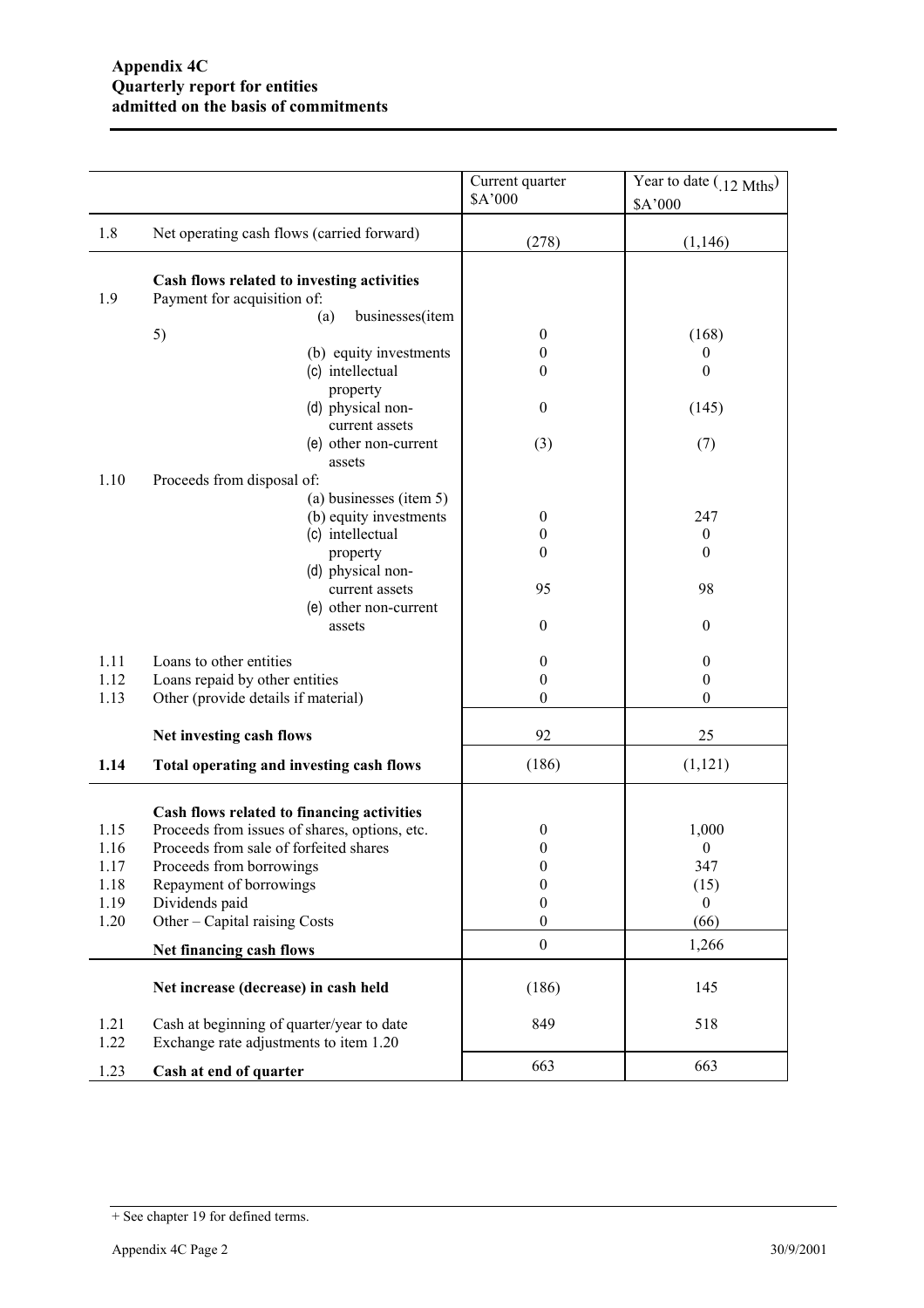ř.

## **Payments to directors of the entity and associates of the directors Payments to related entities of the entity and associates of the related entities**

|      |                                                                  | Current quarter<br>\$A'000 |
|------|------------------------------------------------------------------|----------------------------|
| 1.24 | Aggregate amount of payments to the parties included in item 1.2 | 60                         |
| 1.25 | Aggregate amount of loans to the parties included in item 1.11   |                            |
| 1.26 | Explanation necessary for an understanding of the transactions   |                            |

During the period an amount of \$60,025 was paid to Mr Brett Crowley as salary.

#### **Non-cash financing and investing activities**

- 2.1 Details of financing and investing transactions which have had a material effect on consolidated assets and liabilities but did not involve cash flows
- 2.2 Details of outlays made by other entities to establish or increase their share in businesses in which the reporting entity has an interest

#### **Financing facilities available**

*Add notes as necessary for an understanding of the position. (See AASB 1026 paragraph 12.2).* 

|     |                             | Amount available<br>\$A'000 | Amount used<br>A'000 |
|-----|-----------------------------|-----------------------------|----------------------|
| 3.1 | Loan facilities             |                             |                      |
| 3.2 | Credit standby arrangements |                             |                      |

<sup>+</sup> See chapter 19 for defined terms.